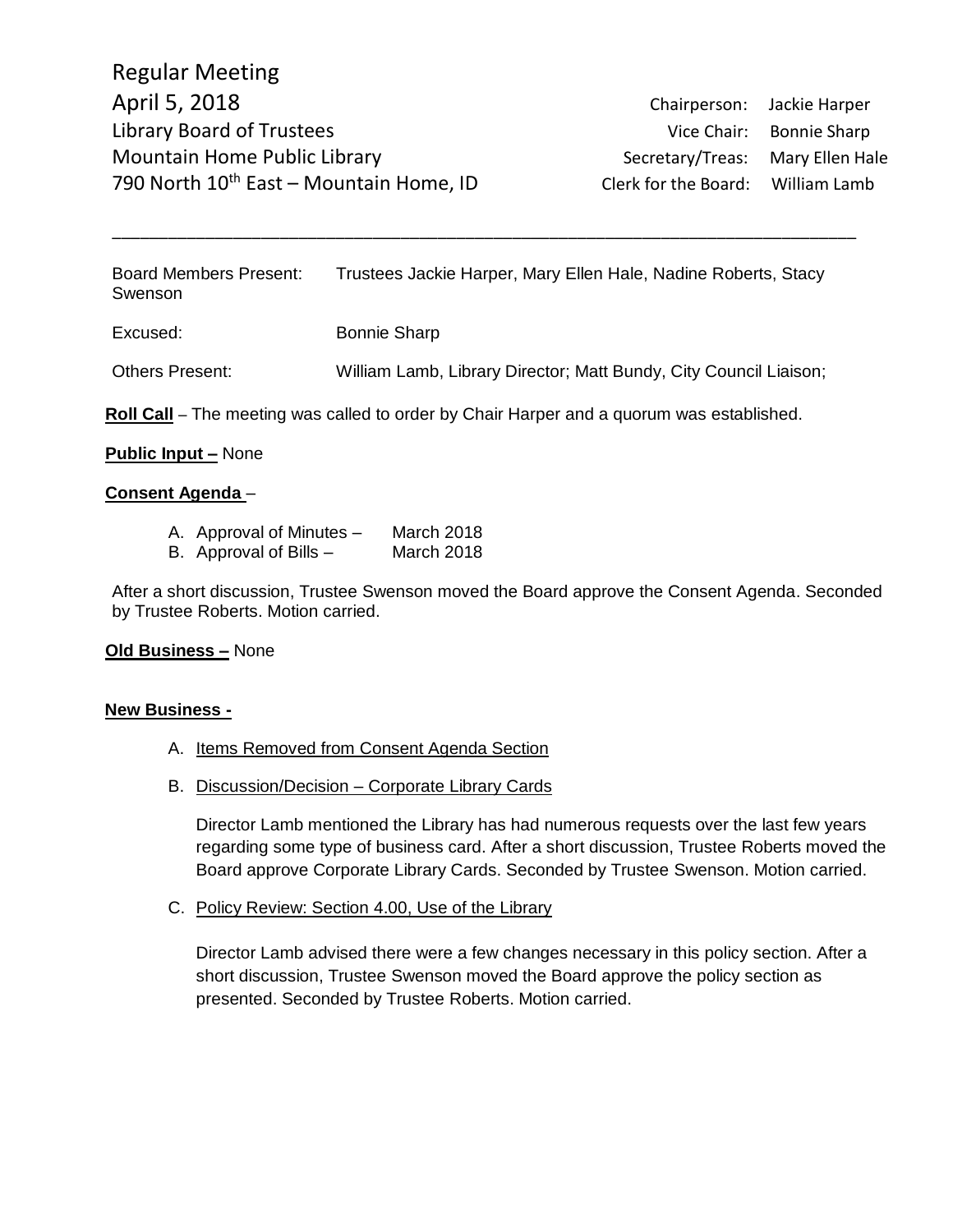## D. Discussion/Possible Action – FY18/19 Budget Workshop

Director Lamb presented an overview of the FY18/19 Budget request (on file) and suggested since increased staffing was a top priority only minor adjustments be made to maintain with increased demand and costs. Director Lamb highlighted the areas he felt were of importance in the upcoming budget, including:

- Increase Salary & Fringe line to provide increased hours for the Library's part-time staff member.
- Increase postage based on new technology lease in FY19 and the need to return existing equipment.
- Increase Meetings, Schools & Dues line based on upcoming LYNX! cost-share increase.
- Increase Book budget as stipulated in the Library's Strategic Plan to meet the increasing demand and costs.

The Capital Improvement plan includes new RFID Security Gates and funding to remodel the main restrooms.

Additionally, the Board reviewed anticipated revenue for the FY18/19 Budget and discussed an anticipated decrease in fine revenue.

After a final review, Trustee Hale moved the Board adopt the proposed budget and send it to the City Council for review and approval. A second was received by Trustee Swenson. Motion carried.

#### E. Discussion/Decision – Automatic Renewals

Trustees and Director Lamb discussed the impact of automatic renewals on patron services. Specifically books would renew automatically two times before being aged to lost. Books would not renew if there were an active hold on the item. Trustees discussed decreasing the requested renewal to one renewal vs. two. After further discussion, Trustee Roberts moved the Board approve Automatic Renewals with one renewal. A second was received by Trustee Swenson. Motion carried. \***System limitations required automatic renewals be set at two renewals to match existing internal item records.**